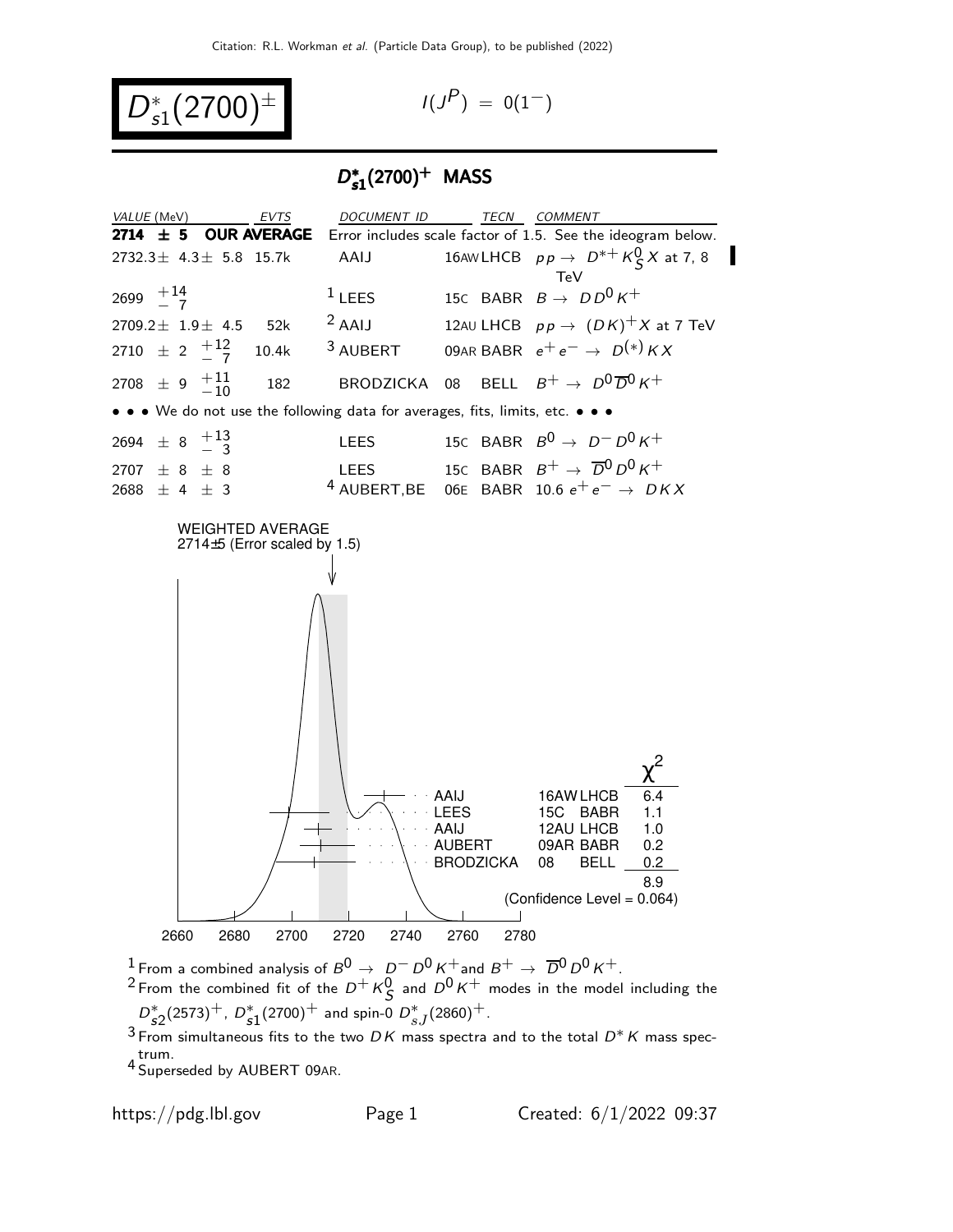$D_{\mathcal{S}1}^*(2700)^+$  MASS (MeV)

| $D_{s1}^*(2700)^+$ WIDTH                                                                                                                                                                                                        |                                    |                          |                                   |                                                                               |  |             |                                                                  |
|---------------------------------------------------------------------------------------------------------------------------------------------------------------------------------------------------------------------------------|------------------------------------|--------------------------|-----------------------------------|-------------------------------------------------------------------------------|--|-------------|------------------------------------------------------------------|
|                                                                                                                                                                                                                                 | <i>VALUE</i> (MeV)<br>$122 \pm 10$ |                          | <b>EVTS</b><br><b>OUR AVERAGE</b> | <b>DOCUMENT ID</b>                                                            |  | <b>TECN</b> | <b>COMMENT</b>                                                   |
| 136                                                                                                                                                                                                                             | $\pm 19$ $\pm 24$                  |                          | 15.7k                             | AAIJ                                                                          |  |             | 16AWLHCB $pp \rightarrow D^{*+} K^0_S X$ at 7, 8<br>TeV          |
|                                                                                                                                                                                                                                 | $127 \t +24 \t -19$                |                          |                                   | $1$ LEES                                                                      |  |             | 15C BABR $B \rightarrow D D^0 K^+$                               |
|                                                                                                                                                                                                                                 |                                    | $115.8 \pm 7.3 \pm 12.1$ | 52k                               | $2$ AAIJ                                                                      |  |             | 12AU LHCB $pp \rightarrow (DK)^+ X$ at 7 TeV                     |
|                                                                                                                                                                                                                                 | 149 $\pm$ 7 $^{+39}_{-52}$         |                          | 10.4k                             | <sup>3</sup> AUBERT                                                           |  |             | 09AR BABR $e^+e^- \rightarrow D^{(*)}KX$                         |
|                                                                                                                                                                                                                                 | 108 $\pm 23 + \frac{36}{31}$       |                          | 182                               |                                                                               |  |             | BRODZICKA 08 BELL $B^+ \rightarrow D^0 \overline{D}{}^0 K^+$     |
|                                                                                                                                                                                                                                 |                                    |                          |                                   | • • • We do not use the following data for averages, fits, limits, etc. • • • |  |             |                                                                  |
|                                                                                                                                                                                                                                 | 145 $\pm 24$ $^{+22}_{-14}$        |                          |                                   | LEES                                                                          |  |             | 15C BABR $B^0 \rightarrow D^- D^0 K^+$                           |
|                                                                                                                                                                                                                                 | 113 $\pm 21 + \frac{120}{16}$      |                          |                                   |                                                                               |  |             | LEES 15c BABR $B^+ \rightarrow \overline{D}^0 D^0 K^+$           |
|                                                                                                                                                                                                                                 | 112 $\pm$ 7 $\pm$ 36               |                          |                                   |                                                                               |  |             | <sup>4</sup> AUBERT, BE 06E BABR 10.6 $e^+e^- \rightarrow D K X$ |
| <sup>1</sup> From a combined analysis of $B^0 \rightarrow D^- D^0 K^+$ and $B^+ \rightarrow \overline{D}{}^0 D^0 K^+$ .<br><sup>2</sup> From the combined fit of the $D^+ K^0_S$ and $D^0 K^+$ modes in the model including the |                                    |                          |                                   |                                                                               |  |             |                                                                  |
| $D_{52}^*(2573)^+$ , $D_{51}^*(2700)^+$ and spin-0 $D_{s,I}^*(2860)^+$ .                                                                                                                                                        |                                    |                          |                                   |                                                                               |  |             |                                                                  |
| $^3$ From simultaneous fits to the two $DK$ mass spectra and to the total $D^*K$ mass spec-                                                                                                                                     |                                    |                          |                                   |                                                                               |  |             |                                                                  |
| trum.<br><sup>4</sup> Superseded by AUBERT 09AR.                                                                                                                                                                                |                                    |                          |                                   |                                                                               |  |             |                                                                  |

## D ∗  $D_{s1}^*(2700)^{\pm}$  DECAY MODES

|                | Mode                         | Fraction $(\Gamma_i/\Gamma)$ |
|----------------|------------------------------|------------------------------|
| $\mathsf{L}_1$ | DΚ                           |                              |
| $\Gamma_2$     | $D^0 K^+$                    | seen                         |
| $\Gamma_3$     | $D^+ K^0_S$                  | seen                         |
| $\Gamma_4$     | $D^*K$                       |                              |
| $\Gamma_5$     | $D^{*0}K^+$<br>$D^{*+}K^0_S$ | seen                         |
| $\Gamma_6$     |                              | seen                         |

## D<sup>∗</sup>  $D_{\mathtt{s1}}^{*}(2700)^{\pm}$  BRANCHING RATIOS

| $\Gamma(D^*K)/\Gamma(DK)$                                                                                      |       |                                                              |      |                           | $\Gamma_4/\Gamma_1$ |  |
|----------------------------------------------------------------------------------------------------------------|-------|--------------------------------------------------------------|------|---------------------------|---------------------|--|
| VALUE                                                                                                          | EVTS  | DOCUMENT ID                                                  | TECN | COMMENT                   |                     |  |
| $0.91 \pm 0.13 \pm 0.12$                                                                                       | 10.4k | <sup>1</sup> AUBERT 09AR BABR $e^+e^- \rightarrow D^{(*)}KX$ |      |                           |                     |  |
| <sup>1</sup> From the average of the corresponding ratios with $D^{(*)0}K^+$ and $D^{(*)+}K^0_{\mathcal{C}}$ . |       |                                                              |      |                           |                     |  |
| $\Gamma(D^{*0}K^+)/\Gamma(D^0K^+)$<br>$\Gamma_5/\Gamma_2$                                                      |       |                                                              |      |                           |                     |  |
| VALUE                                                                                                          | EVTS  | DOCUMENT ID                                                  | TECN | COMMENT                   |                     |  |
| $0.88 \pm 0.14 \pm 0.14$                                                                                       | 7716  | <sup>1</sup> AUBERT 09AR BABR $e^+e^- \rightarrow D^{(*)}KX$ |      |                           |                     |  |
| <sup>1</sup> From the $D^{*0}K^+$ and $D^0K^+$ , where $D^{*0}\rightarrow D^0\pi^0$ .                          |       |                                                              |      |                           |                     |  |
| https://pdg.lbl.gov                                                                                            |       | Page 2                                                       |      | Created: $6/1/2022$ 09:37 |                     |  |